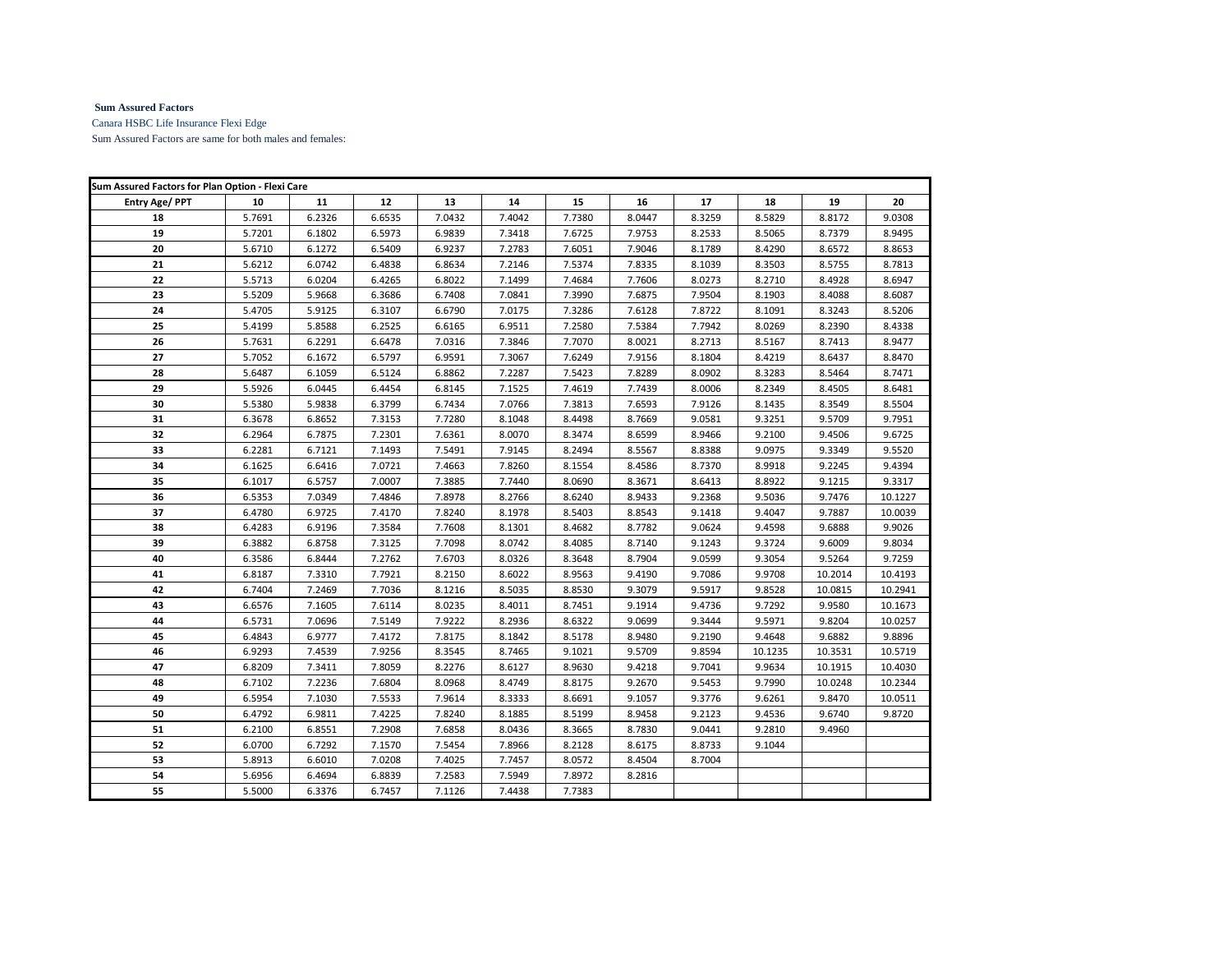## **High Premium Boosters - Canara HSBC Life Insurance Flexi Edge**

Hiigh Premium Booster tables vary by Plan Option, Premium Protection Benefit (PPB) opted or not, Annualised Premium Band, and within each table boosters vary by Policy Term and PPT.

| Flexi Care for Annualised Premium Band 36,000 to 49,999 |       |       |       |              |  |  |  |
|---------------------------------------------------------|-------|-------|-------|--------------|--|--|--|
| <b>PPT/Policy Term</b>                                  | 45-59 | 60-69 | 70-79 | 80 and above |  |  |  |
| 10                                                      | 4.00% | 4.25% | 4.25% | 4.50%        |  |  |  |
| 11                                                      | 3.75% | 3.75% | 4.00% | 4.25%        |  |  |  |
| 12                                                      | 3.50% | 3.50% | 3.75% | 4.00%        |  |  |  |
| 13                                                      | 3.25% | 3.25% | 3.50% | 3.75%        |  |  |  |
| 14                                                      | 3.25% | 3.25% | 3.25% | 3.50%        |  |  |  |
| 15                                                      | 3.00% | 3.00% | 3.00% | 3.50%        |  |  |  |
| 16                                                      | 3.00% | 3.00% | 3.00% | 3.25%        |  |  |  |
| 17                                                      | 2.75% | 3.00% | 3.00% | 3.25%        |  |  |  |
| 18                                                      | 2.75% | 2.75% | 2.75% | 3.00%        |  |  |  |
| 19                                                      | 2.75% | 2.75% | 2.75% | 3.00%        |  |  |  |
| 20                                                      | 2.75% | 2.75% | 2.75% | 2.75%        |  |  |  |

| Flexi Care for Annualised Premium Band 50,000 to 74,999 |           |       |       |              |  |  |  |
|---------------------------------------------------------|-----------|-------|-------|--------------|--|--|--|
| <b>PPT/Policy Term</b>                                  | $45 - 59$ | 60-69 | 70-79 | 80 and above |  |  |  |
| 10                                                      | 6.25%     | 6.50% | 6.75% | 7.25%        |  |  |  |
| 11                                                      | 5.75%     | 6.00% | 6.50% | 6.50%        |  |  |  |
| 12                                                      | 5.50%     | 5.75% | 6.00% | 6.25%        |  |  |  |
| 13                                                      | 5.25%     | 5.25% | 5.75% | 5.75%        |  |  |  |
| 14                                                      | 5.00%     | 5.00% | 5.25% | 5.50%        |  |  |  |
| 15                                                      | 4.75%     | 4.75% | 5.00% | 5.25%        |  |  |  |
| 16                                                      | 4.50%     | 4.50% | 4.75% | 5.00%        |  |  |  |
| 17                                                      | 4.50%     | 4.50% | 4.75% | 5.00%        |  |  |  |
| 18                                                      | 4.50%     | 4.50% | 4.50% | 4.75%        |  |  |  |
| 19                                                      | 4.25%     | 4.25% | 4.25% | 4.50%        |  |  |  |
| 20                                                      | 4.25%     | 4.25% | 4.25% | 4.50%        |  |  |  |

| Flexi Care for Annualised Premium Band 75,000 to 99,999 |       |       |       |              |  |  |  |
|---------------------------------------------------------|-------|-------|-------|--------------|--|--|--|
| <b>PPT/Policy Term</b>                                  | 45-59 | 60-69 | 70-79 | 80 and above |  |  |  |
| 10                                                      | 8.25% | 8.50% | 9.00% | 9.25%        |  |  |  |
| 11                                                      | 7.75% | 8.00% | 8.25% | 8.75%        |  |  |  |
| 12                                                      | 7.25% | 7.50% | 7.75% | 8.00%        |  |  |  |
| 13                                                      | 6.75% | 7.00% | 7.50% | 7.75%        |  |  |  |
| 14                                                      | 6.50% | 6.75% | 7.00% | 7.25%        |  |  |  |
| 15                                                      | 6.25% | 6.25% | 6.75% | 7.00%        |  |  |  |
| 16                                                      | 6.00% | 6.00% | 6.50% | 6.75%        |  |  |  |
| 17                                                      | 5.75% | 6.00% | 6.25% | 6.50%        |  |  |  |
| 18                                                      | 5.75% | 5.75% | 6.00% | 6.25%        |  |  |  |
| 19                                                      | 5.75% | 5.75% | 5.75% | 6.00%        |  |  |  |
| 20                                                      | 5.50% | 5.50% | 5.75% | 6.00%        |  |  |  |

| Flexi Care for Annualised Premium Band 1,00,000 to 1,99,999 |       |       |        |              |  |  |  |
|-------------------------------------------------------------|-------|-------|--------|--------------|--|--|--|
| <b>PPT/Policy Term</b>                                      | 45-59 | 60-69 | 70-79  | 80 and above |  |  |  |
| 10                                                          | 9.25% | 9.50% | 10.00% | 10.50%       |  |  |  |
| 11                                                          | 8.50% | 8.75% | 9.25%  | 9.75%        |  |  |  |
| 12                                                          | 8.25% | 8.25% | 8.75%  | 9.25%        |  |  |  |
| 13                                                          | 7.75% | 8.00% | 8.25%  | 8.75%        |  |  |  |
| 14                                                          | 7.50% | 7.50% | 8.00%  | 8.25%        |  |  |  |
| 15                                                          | 7.25% | 7.25% | 7.25%  | 8.00%        |  |  |  |
| 16                                                          | 7.00% | 7.00% | 7.25%  | 7.50%        |  |  |  |